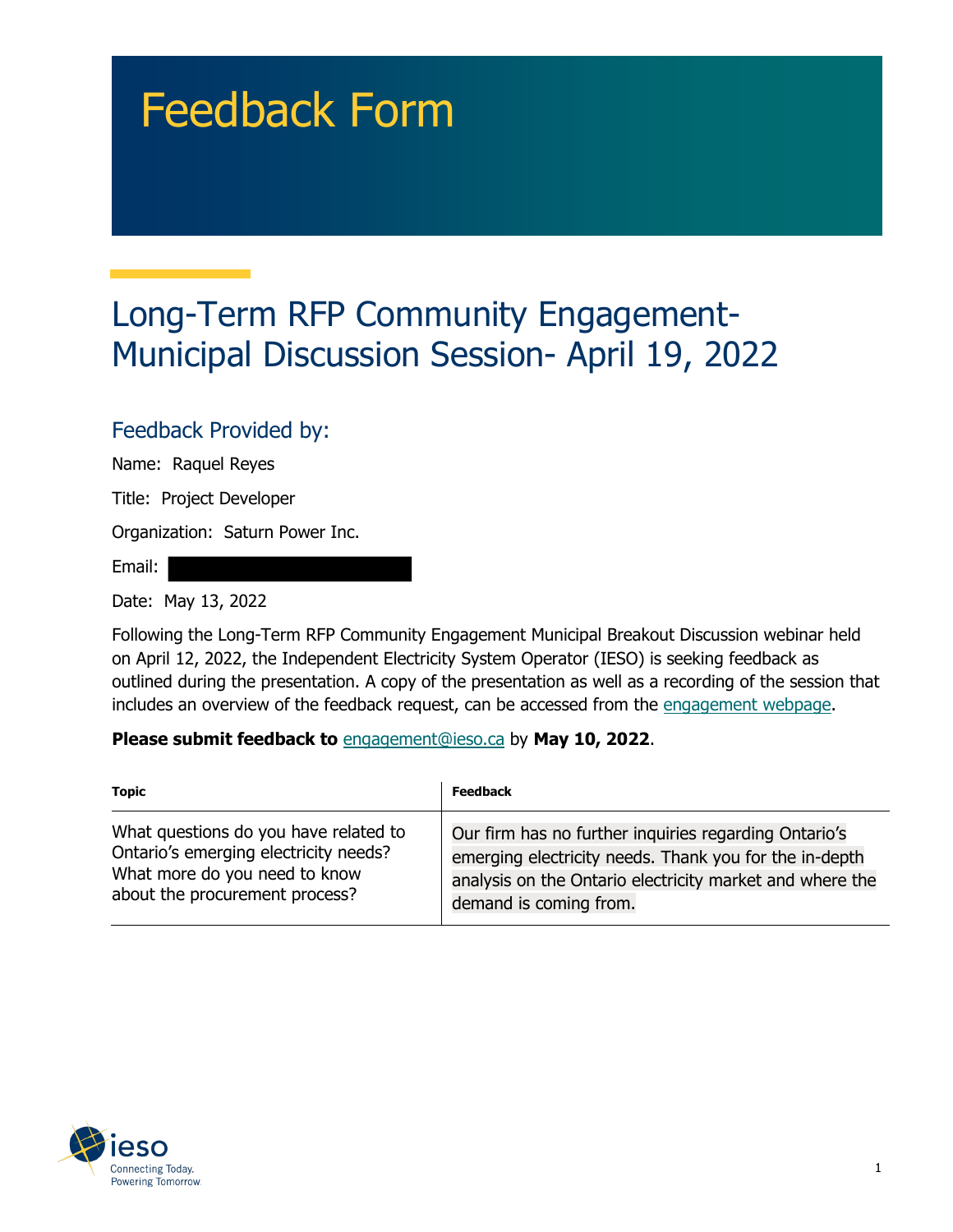| <b>Topic</b>                                                                                                                                                                                                                          | <b>Feedback</b>                                                                                                                                                                                                                                                                                                                                                                                                                                                                                                                                                                                                                                                                                                                                                                                                                                                                                                                                                                                                                                                                                                                                                                                                            |
|---------------------------------------------------------------------------------------------------------------------------------------------------------------------------------------------------------------------------------------|----------------------------------------------------------------------------------------------------------------------------------------------------------------------------------------------------------------------------------------------------------------------------------------------------------------------------------------------------------------------------------------------------------------------------------------------------------------------------------------------------------------------------------------------------------------------------------------------------------------------------------------------------------------------------------------------------------------------------------------------------------------------------------------------------------------------------------------------------------------------------------------------------------------------------------------------------------------------------------------------------------------------------------------------------------------------------------------------------------------------------------------------------------------------------------------------------------------------------|
| How can the IESO support municipalities to<br>ensure timelines associated with the<br>procurement process are achieved?                                                                                                               | Will the IESO provide a "Model Local Law" to<br>municipalities that don't have by-laws concerning energy<br>storage and how it will be permitted within their<br>municipal boundary? We believe that providing a "model"<br>local law" can assist municipalities with accessing energy<br>storage facilities within their boundaries and may shorten<br>the duration of moratoriums shall the municipality decide<br>to impose one to create the by-law.                                                                                                                                                                                                                                                                                                                                                                                                                                                                                                                                                                                                                                                                                                                                                                   |
| What information will municipalities need<br>to support:<br>external inquiries (e.g. from<br>potential proponents)<br>internal decision making processes<br>(e.g. permitting)<br>What is the best way to deliver this<br>information? | We believe that providing some form of visual<br>simulations of the project on-site or how it may look can<br>assist municipalities to evaluate proponents. Secondly,<br>workshops (informal conversations) can assist<br>municipalities in evaluating projects since the proponent<br>can inform municipalities and residents of the energy<br>storage technology, expand on its vast benefits, the goal<br>of the IESO for Ontario as a whole, and bring peace of<br>mind to residents as the proponent will adhere to the<br>municipalities concerns and address them prior to the<br>finalized site plan review.                                                                                                                                                                                                                                                                                                                                                                                                                                                                                                                                                                                                       |
| What are some of the<br>barriers/opportunities that proponents<br>may encounter in gaining municipal<br>support? What are some strategies to<br>foster the opportunities and/or<br>reduce barriers?                                   | Something we already discovered as a barrier is the lack<br>of parcel information readily available for mapping on<br>GIS. Parcel boundary information (name, mailing<br>address, acreage) is not easily accessible.<br>OntarioGEOHub/Teranet will not grant access to<br>developers who intend to run land campaigns to reach<br>out to potential property sites for developing an energy<br>storage opportunity for the purposes of this RFP. We are<br>also reaching out to municipalities to inquire if they will<br>share parcel boundary and contact information with<br>developers for mailer campaigns for the RFP, but it all<br>comes down that Teranet owns the majority of this<br>information. Will the IESO contact Teranet/Ontario<br>GeoHub regarding this barrier? Will the IESO make parcel<br>boundaries available within the preferred locations easily<br>accessible? Since we are doing early engagements with<br>municipalities, we will explain that the mailer campaigns<br>will be for the sole purpose of the IESO Long Term RFP<br>and share the information that has been provided by the<br>IESO and hope to come to a resolution, but we cannot<br>guarantee it will eliminate the barrier. |